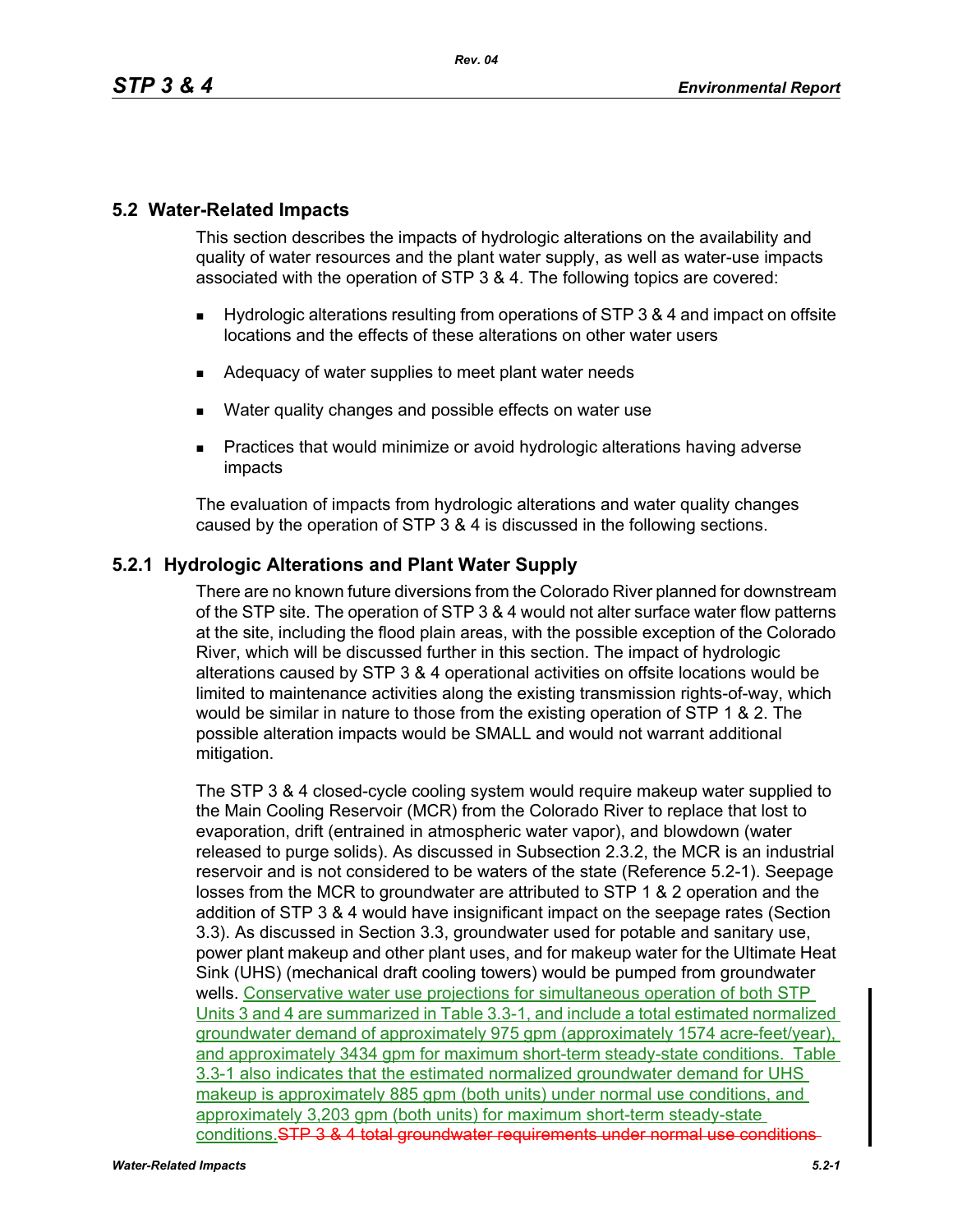were estimated to be 1242 gpm (normalized). Under maximum use conditions, the normalized rate of use was estimated to be 4108 gpm. STPNOC is currently evaluating the possibility of permitting and installing additional groundwater wells at the STP site. Once the evaluation has been completed, the NRC would be notified if additional wells are proposed. Also, STPNOC would submit the necessary well permit applications to the As detailed further in Section 2.3.1.2.4.3, STPNOC intends to install at least one additional site groundwater well with a design capacity of 500 gpm. The additional well(s) would be properly permitted under applicable Coastal Plains Groundwater Conservation District (GPGCD) and TCEQ requirements, and would not involve a request for an increase in the existing permit limitas required for approval. As discussed in Section 2.3.1.2.4.3, with consideration for the need to maintain groundwater storage capacity to provide for peak site water demands, total site groundwater demand will remain below the existing site groundwater permit limit during construction, initial testing, and operation of STP Units 3 and 4. Notwithstanding, the MCR and Colorado River remain as alternative sources in the unlikely event that unanticipated peak site water demands would require additional water sources. The maximum groundwater demands are estimated based on the requirements of one unit during a planned refueling outage and the second unit in a forced outage using worst case relative humidity. Well water demand for the UHSmakeup is an average of 885 (both units) gpm under normal use conditions and an average of 3,203 (both units) gpm under maximum use conditions. If the total demand for groundwater is greater than the well water system capacity, the required additional UHS makeup water would be provided from the MCR (Section 3.3).

The expected normalized rate of withdrawal of Colorado River water (Section 3.3) to replace water losses from the MCR due to STP 3 & 4 operations (ignoring natural evaporation since it is already accounted for under Units 1 and 2) is approximately 22,799 gpm (normal operating conditions) and 47,489 gpm (short-term peak conditions). These surface water removal rates are sufficient to provide MCR makeup for the approximately 23,190 gpm (average annual forced evaporation during normal operating conditions at an assumed 100 percent load factor) and 49,000 gpm (maximum short-term forced evaporation) attributable to STP 3  $\&$  4 heat loads.  $\frac{d}{dt}$ normal operating conditions is estimated to be approximately 23,170 gpm and 23,427 gpm during maximum (peak) use operations. As discussed in Subsection 2.3.2, the STP site is currently permitted to withdraw 102,000 acre-feet per year or a normalized rate of 62,234 gpm. This permitted withdrawal rate is sufficient to support operation of all four STP units.

MCR makeup water would be pumped from the existing STP Reservoir Makeup Pumping Facility (RMPF) on the Colorado River to the MCR to replace evaporative losses, and blowdown from the MCR, as required. Blowdown to maintain MCR water quality and level (Figure 3.3-1) would be through the existing discharge system. Water would be withdrawn from the MCR for main condenser and turbine system cooling and returned to the MCR. The MCR also would receive blowdown from the STP 3 & 4 UHS and STP 3 & 4 processed waste flows. There would be no direct discharges of individual waste streams to the Colorado River or to groundwater*.*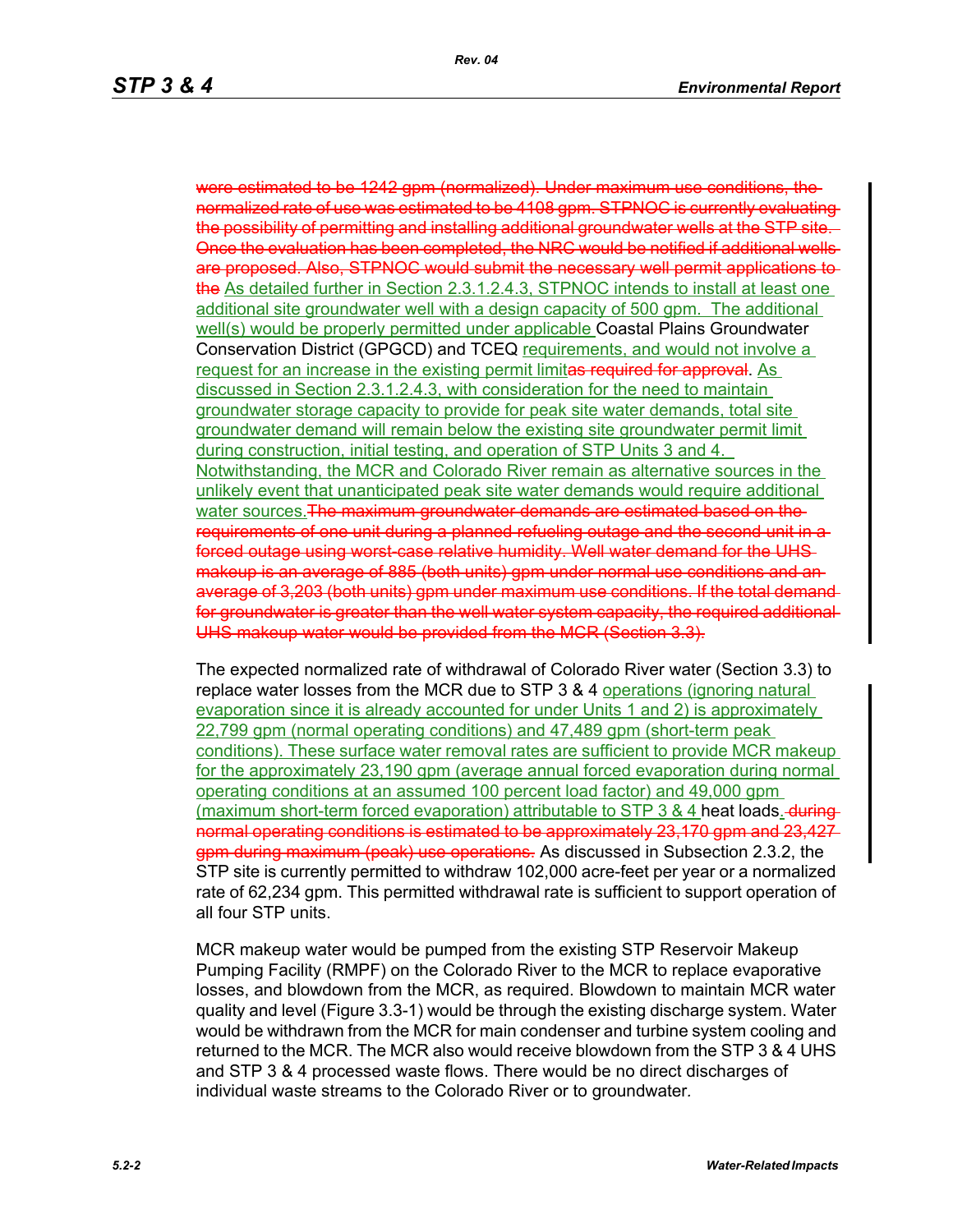The most significant water loss from the STP 3 & 4 cooling water system would be through evaporation of water from the MCR. Blowdown to the Colorado River from the MCR would occur if required to maintain water quality in the MCR. Blowdown would occur in accordance with the existing Texas Pollutant Discharge Elimination System (TPDES) permit.

Water diverted to the MCR is currently considered lost to potential downstream surface water users and downstream aquatic communities and is considered a consumptive loss. The groundwater pumped from the existing site wells serving the STP site would also be considered a consumptive loss because the water would be either consumed or discharged to the MCR.

The assessment that follows conservatively assumes that all Colorado River water pumped to the MCR and all groundwater pumped from the wells is consumed. In reality, some water returns to the Colorado River as groundwater flow as the water seeps from the MCR and infiltrates the upper shallow portion of the groundwater system beneath the MCR. The water then flows toward the Colorado River where it discharges. Water from the MCR is also released through the pressure relief wells located in the above-grade dike surrounding the MCR. Water from these relief wells is discharged to a surface water ditch that surrounds the MCR and flows away from the reservoir through the STP site's natural drainage features.

As discussed in Subsection 2.3.2, the projected firm water demands for stored water in the Highland Lakes located upstream of the STP site on the Colorado River is currently still less than the total firm water available. Therefore, it is extremely remote that firm water rights would be reduced, even under extreme drought conditions. If conditions are worse than the drought of record, which occurred from the late 1940s through the 1950s (Subsection 2.3.2), the LCRA must curtail and distribute the available supply of firm water among all of its firm water supply customers on a pro rata basis (Reference 5.2-3). As discussed in Subsection 2.3.2, the STP site currently has surface water rights for 102,000 acre-feet per year and an additional 20,000 acrefeet/year of backup water for two-unit operation and 40,000 acre-feet/year for four-unit operation during periods when the water necessary to maintain the MCR at or above an elevation of 27 feet mean sea level is not available from the Colorado River. If this situation were to occur, the backup water would be released by the LCRA from firm stored water or any other sources of water originating upstream of the Bay City Dam (Reference 5.2-4).

Operation of STP 3 & 4 would not create any new impacts in the vicinity of the flood plain. The infrastructure constructed in the floodplains is currently used for STP 1 & 2. The current facilities would support STP 3 & 4. There would be no new infrastructure built in support of STP 3 & 4 in the flood plain areas adjacent to the site that would create impacts resulting from alterations to the flood plain flow paths.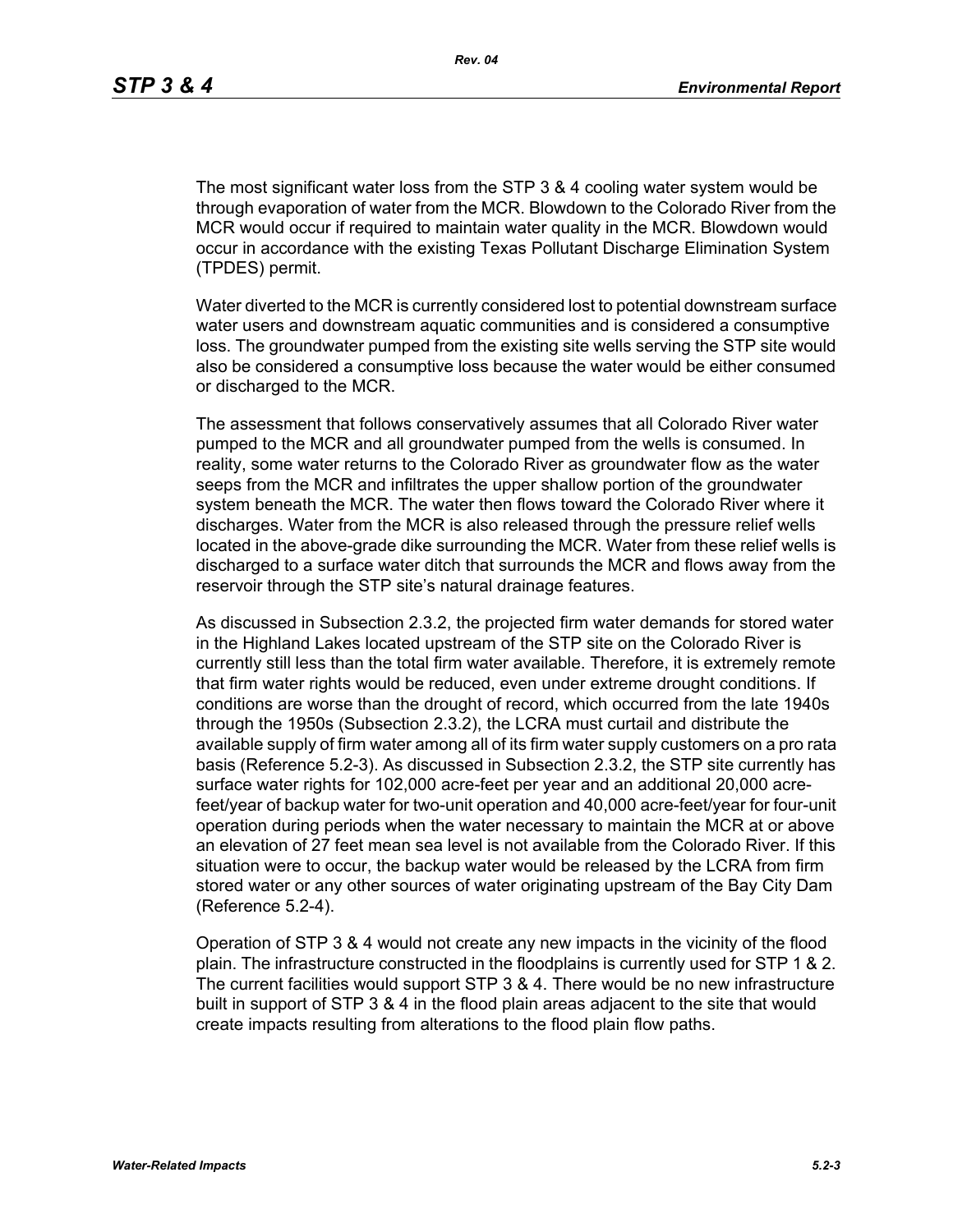# **5.2.2 Water Use Impacts**

## **5.2.2.1 Surface Water**

Long-term (1948–2005) daily Colorado River flow records were used to estimate the annual mean, the lowest annual mean, and the lowest daily mean flows of the Colorado River in the vicinity of the STP site (Reference 5.2-5).

Based on the planned cooling system configuration (Figure 3.3-1), surface water removal from the Colorado River for STP 3 & 4 (ignoring natural evaporation since it is already accounted for under Units 1 and 2) is estimated to be at a normalized rate of 22,79942,604 gpm under normal operating conditions and 47,48944,779 gpm under maximum operating conditions<del>, which could occur for a period of approximately 48</del> hours (see Table 3.3-1). These Of these surface water removal rates-are sufficient to provide MCR makeup for the approximately 23,19023,170 gpm (average forced evaporation during normal operating conditions at an assumed 100 percent load factor) and 49,00023,427 gpm (maximum short-term forced evaporationuseoperations) are attributable to STP 3 & 4 heat loads. The long-term monthly average Colorado River flow upstream of the STP site at the closest U.S. Geological Survey (USGS) Gauging Station 08162500 (Figure 2.3.1-5) near Bay City (Reference 5.2-5) varies from 374,748 gpm to 1,919,518 gpm (Table 5.2-1).

Approximately 12.7 percent or lessLess than 12% (Table 5.2-1) of the estimated monthly mean Colorado River flow near Bay City would be lost to makeup. Makeup withdrawal for maximum use operations from the Colorado River projected for STP 3 & 4 represents 3.84.0 % of the historical annual mean flow (1,180,344 gpm [2630 cfs]) of the river near Bay City. However, the annual mean flow during 2006 was 303,834 gpm (677 cfs) (Reference 5.2-5). The projected normal use withdrawal of 42,60422,799 gpm for STP 3 & 4 during a 303,834 gpm (677 cfs) flow event would represent 7.5 percent 44% of flow. As discussed in Subsection 2.3.1.1, the probable minimum flow rate at Bay City is estimated as zero. If there is no downstream flow, the Colorado River near the STP RMPF intake structure would be occupied by tidal water. Because Segment 1401 is considered tidal, there is no established 7Q10 value for the Colorado River for Segment 1401 (Reference 5.2-5). The closest stream gauge to the STP site where 7Q10 data is maintained is the Bay City USGS Gauging Station 08162500 where, from October 1, 1976 through December 31, 2005, the 7Q10 (7 consecutive day low period over a 10-year period) was determined to be 20 cfs (Reference 5.2-6). Because of the zero probable minimum flow at Bay City and a low 7Q10 value of 20 cfs, the 7Q10 water flow value will not be used to determine potential impacts.

As discussed in Subsection 2.3.2 and indicated in Table 2.3.2-9, STP 1 & 2 currently withdraws surface water as needed from the Colorado River after confirming that the flow at the USGS Bay City Gauging Station is capable of supporting the withdrawal of surface water in accordance with the current STP 1 & 2 surface water withdrawal permit. Surface water flow of the Colorado River will continue to be monitored for flow before the withdrawal of surface water for STP 3 & 4 operations to ensure that surface water could be pumped in accordance with the current STPNOC surface water use

 $\mathbf I$ 

 $\blacksquare$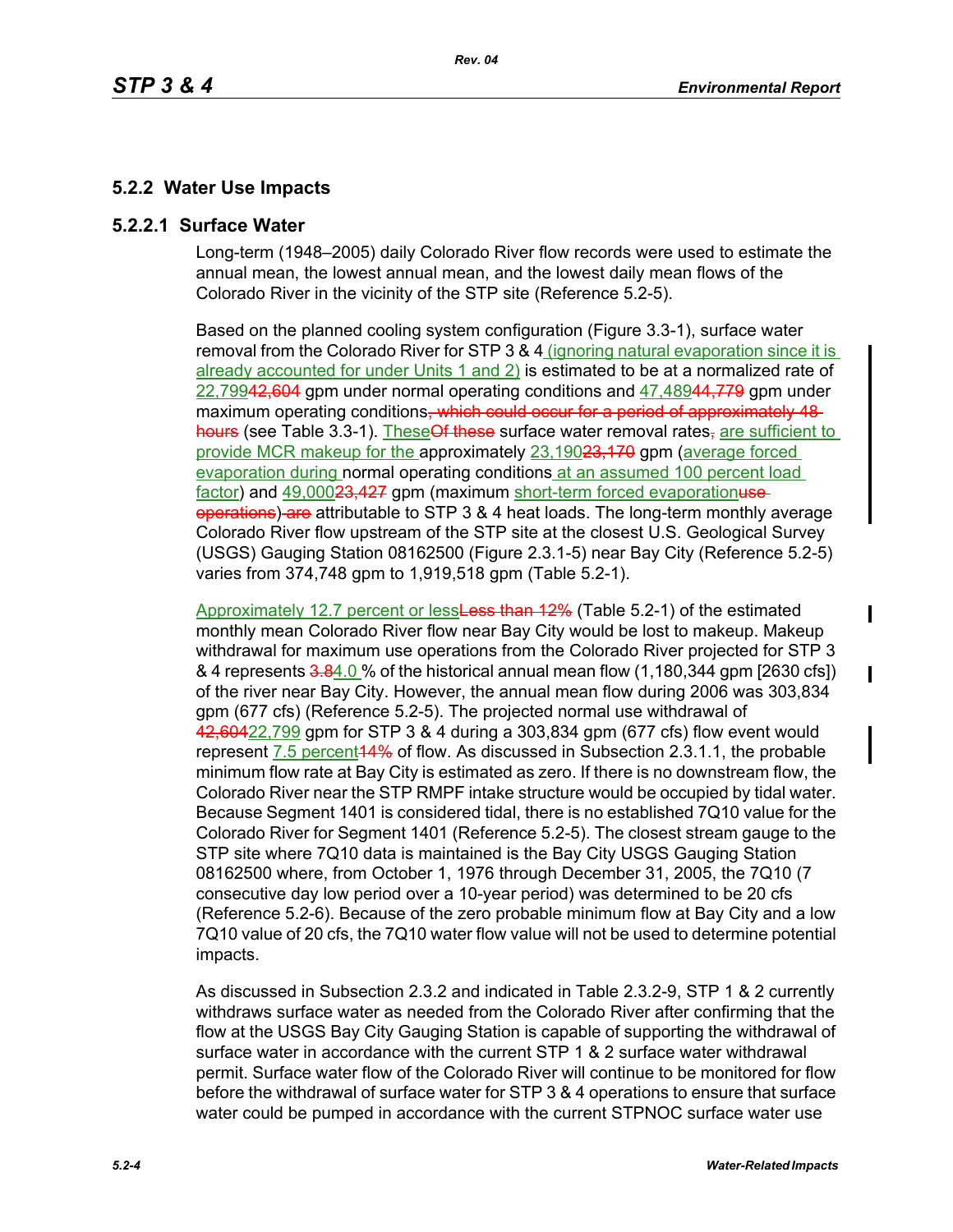permit. This practice helps ensure that water withdrawn from the Colorado River is acceptable for supply into the MCR.

Surface water withdrawals would be in accordance with current STPNOC water rights permits and contracts with the Lower Colorado River Authority (LCRA). Therefore, during low-flow days, withdrawal of surface water for the operation of STP 3 & 4 could have a SMALL impact on the availability of fresh water downstream of the site and not warrant additional mitigation. The cumulative impacts of all four operating units are discussed in Section 10.5.

## **5.2.2.2 Groundwater**

As discussed in Subsection 2.3.2, groundwater wells would be used to supply makeup water to STP 3 & 4 for the UHS, service water for the power plant makeup and use, and water for the potable and sanitary systems. Based on the results of an operating plant (Units 3 and 4) water balance calculation (Reference 5.2-13) and a site groundwater use calculation (Reference 5.2-14), STPNOC has determined that the STP site groundwater operating permit limit provides adequate groundwater supply for water uses required for the operation of STP Units 1 and 2 and the construction, initial testing, and operation of STP Units 3 and 4. The permit allows groundwater withdrawals from the five site production wells up to a limit of 9000 acre-feet over the permit term of approximately 3 years. For discussion purposes, this permit limit may be described herein as "approximately 3000 acre-feet/year," recognizing that groundwater withdrawal in a single year may exceed 3000 acre-feet provided that total withdrawals over the permit term do not exceed 9000 acre-feet. As a point of reference, if the permit limit were exactly 3000 acre-feet/year (which is not necessarily the case due to slight variances in the permit term with each permit renewal), the equivalent "normalized" withdrawal rate assuming continuous pumping every minute of every day of each year would be approximately 1860 gpm. From 2001 to 2006, STP 1 & 2 groundwater production averaged 798 gpm from five production wells located in the deep confined aquifer (Table 2.3.2-16). The highest production (863 gpm) was in 2001. The lowest production was 745 gpm, in 2002. The existing five production wells at STP (Subsection 2.3.2) are permitted to withdraw a combined total of 3000 acre-feet per year (1860 gpm).

As discussed in Section 3.3, the groundwater needs for STP 3 & 4 would be 1242 gpm during normal operations and 4108 gpm during maximum operations. The primary groundwater production for STP 1 & 2 is through the use of production Wells 5, 6, and 7. As discussed in Subsection 2.3.2, the average use for 2001 through 2006 of groundwater for STP 1 & 2 is 798 gpm. This would allow the use of approximately 1062 gpm for normal operations of STP 3 & 4 which would require an average production rate of approximately 1242 gpm. During normal operations of STP 3 & 4, STPNOC would use groundwater in excess of that used by STP 1 & 2 up to the current permitted limit of 3000 acre-feet/year (an average of 1860 gpm). STPNOC would use the MCR to supply additional water above this value as required for continued operations. STPNOC is currently evaluating the possibility of permitting and installing additional groundwater wells at the STP site. Historical groundwater withdrawal rates associated with operation of Units 1 and 2 are provided in Table 2.3.2-18. This data shows that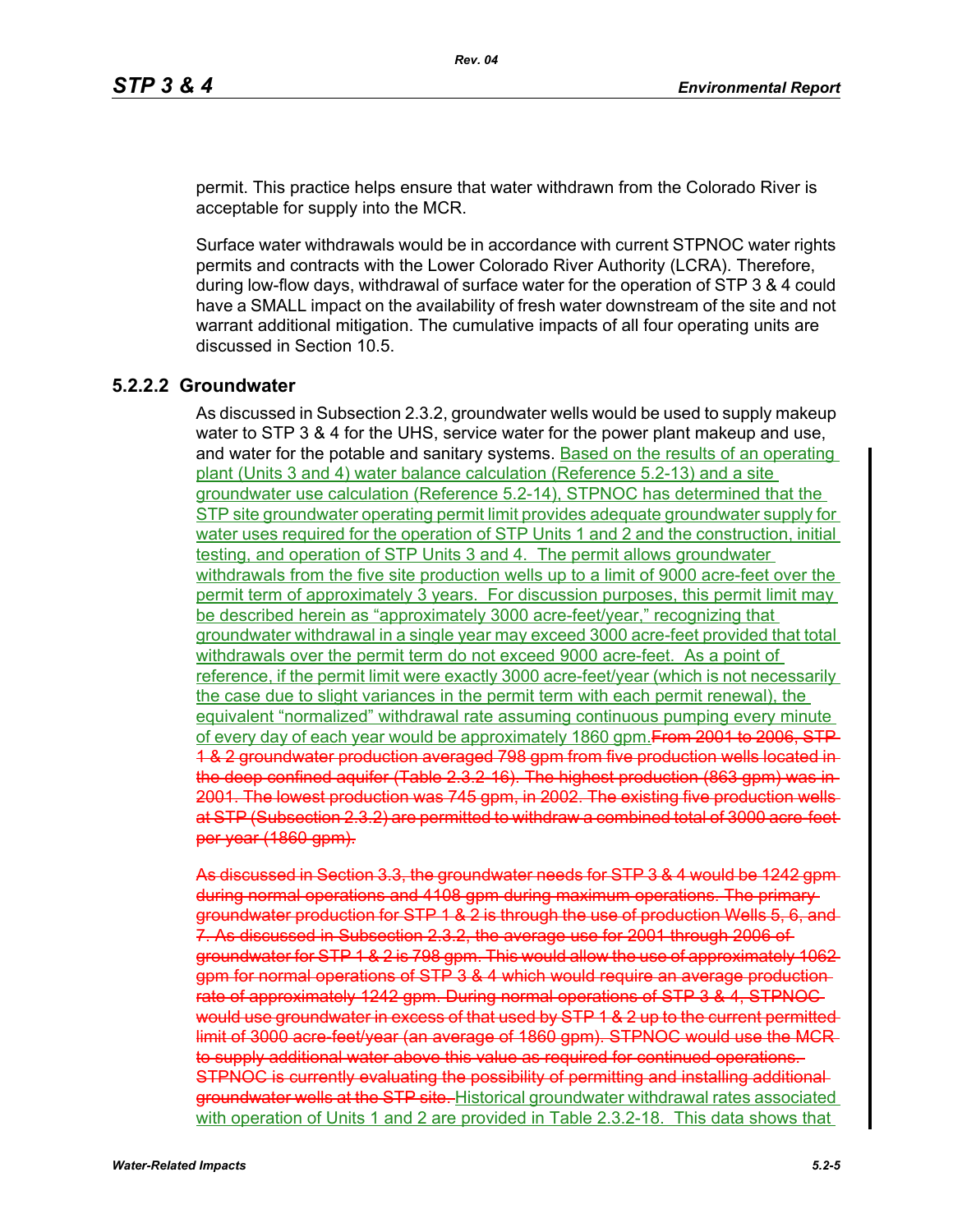from 2001 through 2006, annual groundwater use for operation of STP Units 1 and 2 averaged approximately 798 gpm (approximately 1288 acre-feet/year). A small but not insignificant portion of this amount has been diverted to the MCR as a result of manual operation of the groundwater well pump and header system. With the installation of appropriate automated groundwater well pump and header system controls, this diverted groundwater would be available for use by Units 3 and 4. However, as documented in the site groundwater use calculation (Reference 5.2-14), it has been determined that even if this water were not available to Units 3 and 4, the existing STP site groundwater operating permit limit provides adequate groundwater supply for water uses required for the operation of STP Units 1 and 2 and the construction, initial testing, and operation of STP Units 3 and 4.

Water uses projected for the operation of STP Units 3 and 4 are derived from system design data as well as from operational water use data for specific systems for which such data is available (Reference 5.2-13). As detailed in Table 3.3-1, conservative water use projections for simultaneous operation of both STP Units 3 and 4 include a total estimated normalized groundwater demand of approximately 975 gpm (approximately 1574 acre-feet/year), and approximately 3434 gpm for maximum shortterm steady-state conditions.

When evaluating whether the total site groundwater demand can be satisfied by the available groundwater supply, the site groundwater use calculation (Reference 2.4S.12-24) considers the schedule projected for each use, and evaluates the total site groundwater usage at each point in time from the commencement of STP Units 3 and 4 construction until both Units 3 and 4 are in operation (i.e., Units 1, 2, 3 and 4 are operating simultaneously). With consideration for the need to maintain water storage capacity to provide for peak site water demands, this evaluation confirms that total site groundwater demand remains below the existing site groundwater permit limit during construction, initial testing, and operation of STP Units 3 and 4. Notwithstanding, the MCR and Colorado River remain as alternative sources in the unlikely event that unanticipated peak site water demands would require additional water sources. Oncethe evaluation has been completed, the NRC would be notified if additional wells are proposed. Should additional wells be proposed, STPNOC would submit the necessary well permit applications to the Coastal Plains Groundwater Conservation District-(CPGCD) and TCEQ as required for approval.

To meet the proposed maximum or peak groundwater demand (normalized value 4108 gpm) for STP 3 & 4, STPNOC would supply the water needed for STP 3 & 4 UHS makeup in excess of the normal operations groundwater value (normalized value of 1242 gpm) by using water stored in the MCR to supply the additional water. As detailed further in Section 2.3.1.2.4.3, STPNOC intends to install at least one additional site groundwater well with a design capacity of 500 gpm. As documented in the site groundwater use calculation (Reference 5.2-14), this additional capacity will allow for sufficient groundwater withdrawal to meet water uses required for: (1) operation of STP Units 1 and 2 and the construction, initial testing, and operation of STP Units 3 and 4; and (2) potential temporary capacity reduction as a result of equipment failure/unavailability. As with the existing five site production wells, the new well(s) would be installed to depths within the deep portion of the Chicot Aquifer. As discussed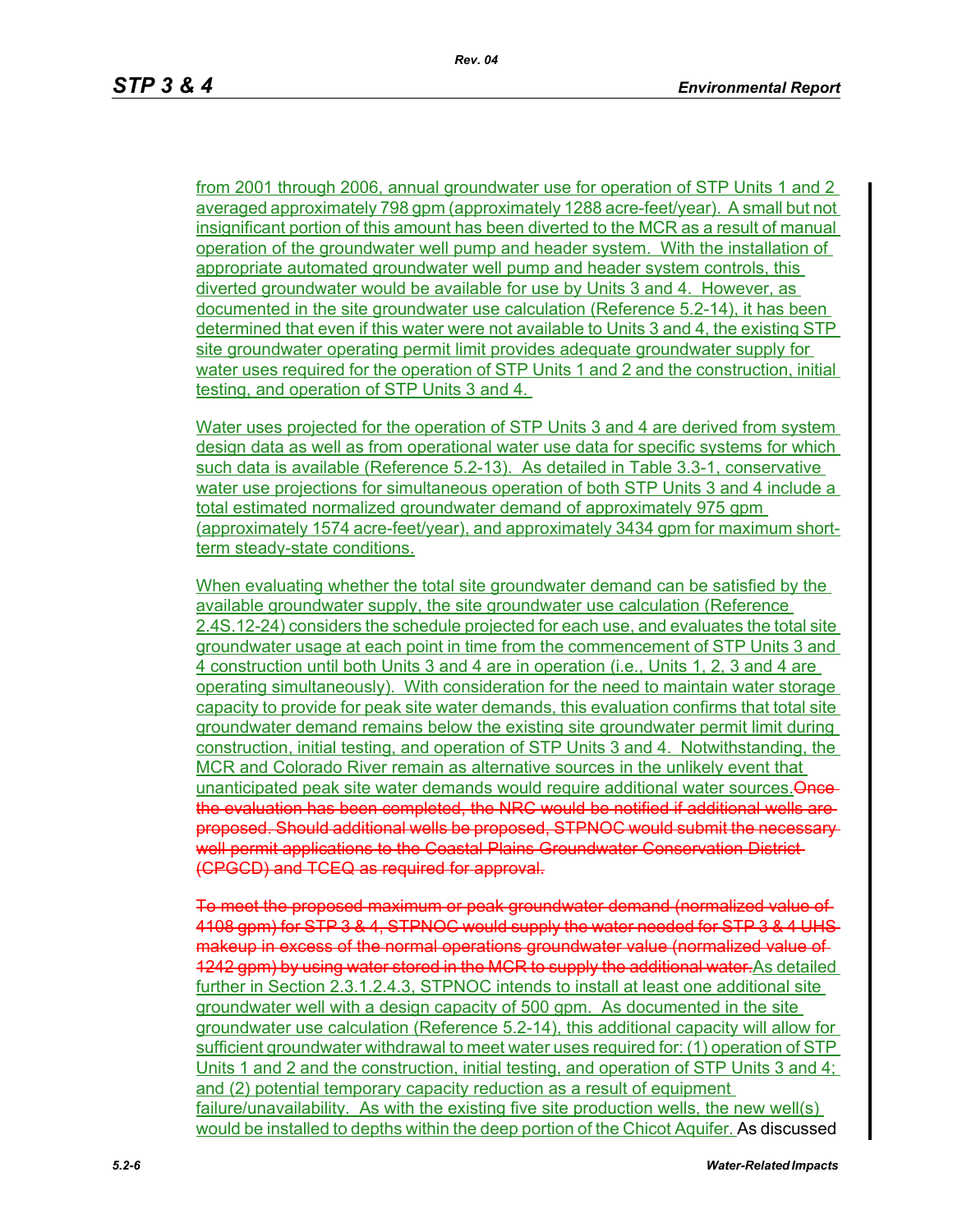in Subsection 2.3.1, the any proposed new well(s) would be required to be at least 4000 feet from STP 1 & 2 and STP 3 & 4 to prevent potential subsidence of the facilities. Any additional wells would be properly permitted under applicable CPGCD and TECQ requirements, and would not involve a request for an increase in the existing permit limitDepending on the period of maximum operations of up to 30 days, and depending on the level of the MCR, an additional withdrawal rate of 2873 gpm would be required. This additional demand could create a short-term need for increased surface water withdrawal from the Colorado River.

To determine potential offsite impact during the operation of STP 3 & 4, cumulativeprojected water usage was used to calculate drawdown at the site boundary was calculated. The drawdown calculation assumes a continuous pumping rate of 1860 gpm, which as discussed above is a normalized approximation of the current permit limit, and is conservative for purposes of the drawdown calculation. The drawdown calculation also assumes that all water is pumped from a single onsite well. **as though** all water was pumped from a single onsite well. As discussed in Section 3.3, the normal use of groundwater for STP 3 & 4 may require the permitting and installation of additional groundwater wells. If additional wells are proposed, STPNOC would apply to the CPGCD for the necessary groundwater permit(s). The minimum distance allowed by the CPGCD between permitted wells is 2500 feet (Reference 5.2-7). Therefore, the 2500-foot distance was will be used for the most conservative model distance from an STP site well to any potential offsite well. As with Section 4.2, a confined nonleaky aquifer scenario was used to determine the drawdown at the offsite groundwater well location closest to the STP 3 & 4 well location. Data used to input to an analytical distance-drawdown model is described in Subsection 2.3.1 and are referenced in Table 5.2-2.

A confined nonleaky scenario would most likely represent actual site conditions. The hydrologic parameters used in support of a confined nonleaky aquifer scenario are included in Table 5.2-2. The Theis nonequilibrium well equations (Reference 5.2-8) for a confined nonleaky scenario are as follows:

| $s = [Q/4(3.14)T](W(u))$                 | $u = r^2S/4Tt$                               |
|------------------------------------------|----------------------------------------------|
| where:                                   |                                              |
| $s =$ drawdown (ft)                      | T = transmissivity, $\text{ft}^2/\text{day}$ |
| $Q =$ pumping rate, ft <sup>3</sup> /day | $t =$ time since pumping started, days       |
| $W(u)$ = Theis well function             | $S = coefficient of storage$                 |
|                                          | $r =$ distance to pumping well, ft           |
|                                          |                                              |

The assumptions made were that the aquifer is homogeneous, isotropic, of uniform thickness, and of infinite aerial extent. The assumptions also include that the potentiometric surface before pumping is horizontal; the well is pumped at a constant discharge rate; the well is fully penetrating and flow is horizontal; the well diameter is infinitesimal so that storage within the well can be neglected; and water from storage is discharged instantaneously with decline of head.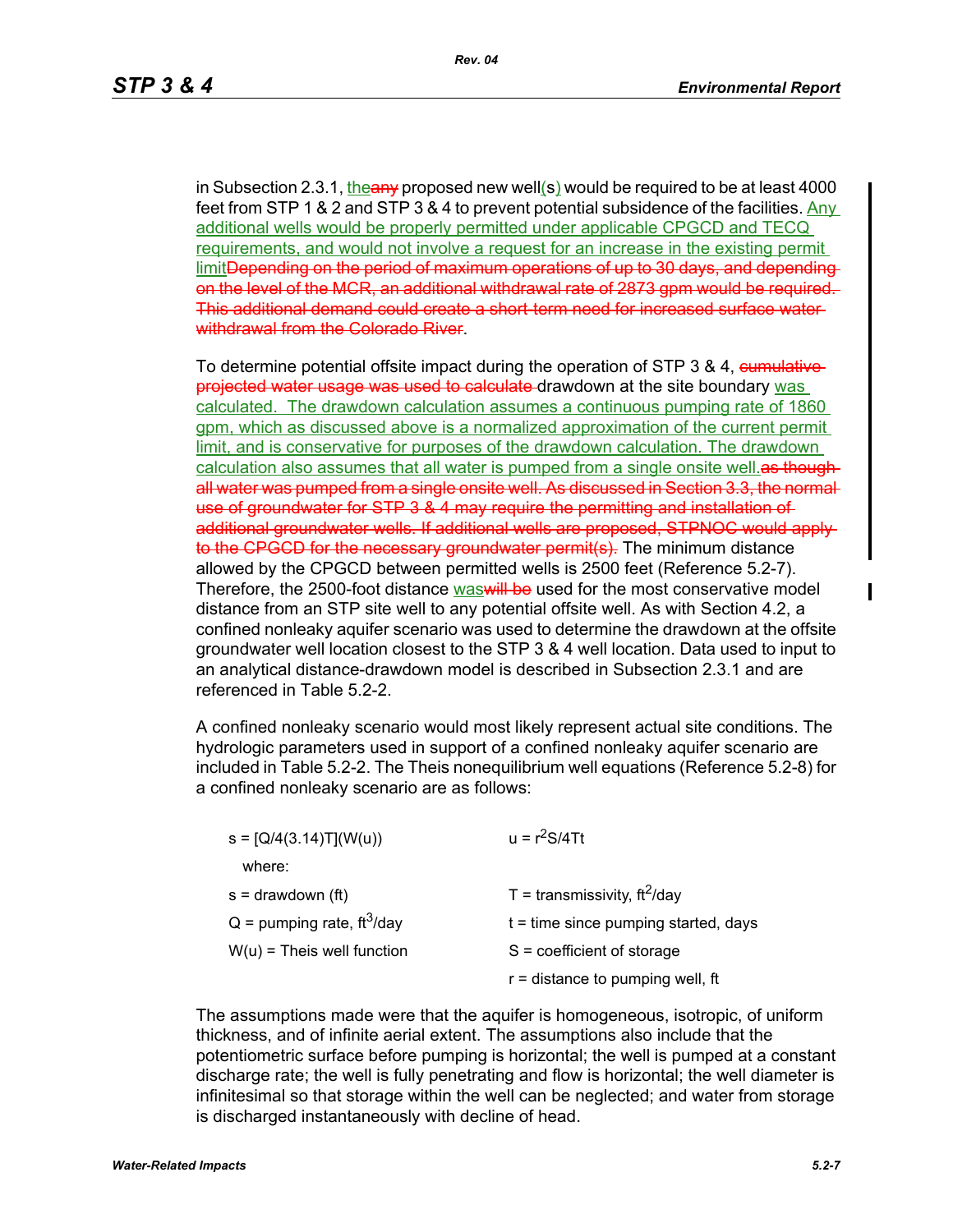An assumption was made that all of the water to be pumped was from a fully penetrating single well (any site well). The results of the confined nonleaky scenario model indicated that drawdown from normal operation of STP 3 & 4 of the deeper portion of the Chicot Aquifer potentiometric surface 2500 feet from a single STP site well was 38 to 42 feet based on an average pumping rate of 1062 gpm over a period of 40 years. The pumping rate of 1062 gpm 1860 gpm (conservative normalized approximation of the permit limit) less the Units 1 and 2 average annual withdrawal rate (798 gpm) is the remainder of the current STP site permit after the average of 798 gpm-STP 1 & 2 groundwater use rate is subtracted (1860 gpm–798 gpm). Drawdown values for the deep portion of the Chicot Aquifer for the above pumping case, pumping at the maximum permit limit of 3000 acre-feet/year (an average of 1860 gpm) and pumping at a well design yield of 500 gpm, are included in Table 5.2-2.

In reality, the actual withdrawal resulting from the pumping of an STP well 2500 feet away would result in less drawdown than assigning all of the total pumping rates to one well. For example, the projected drawdown of (Table 5.2-2) over a 40-year period at a pumping rate of 1062 gpm would result in a drawdown of 38 to 42 feet. Pumping at a rate of no more than 500 gpm over a 40-year period in any single well would result in a drawdown of 18 to 20 feet 2500 feet from that well. These values assume that no two pumping wells adjacent to each other are used at the same time. If this were to occur, the effects of the two wells being pumped simultaneously would result in an overlap of drawdown and would likely lower drawdown in areas between the pumping wells. The additive effect could extend off site. However, most of the additive effect form the onsite pumping of multiple wells would remain on the STP site.

Because of the confining unit between the deep and shallow portions of the Chicot Aquifer, STPNOC concludes that there would be no impact to the shallow portion of the aquifer during operation of STP 3 & 4. However, STPNOC concludes that impacts due to increased pumping during operational activities at STP 3 & 4 to the deeper portion of the Chicot Aquifer would be SMALL and would not warrant mitigation. The cumulative impacts of all four units on groundwater resources are discussed in Section 10.5S.

## **5.2.3 Water Quality Impacts**

### **5.2.3.1 Surface Water QualityChemical Impacts**

Mechanical draft cooling towers, such as the ones proposed for the STP 3 & 4 UHS, remove waste heat by allowing water to evaporate to the atmosphere. The water lost to evaporation must be replaced continuously with makeup water to prevent the accumulation of solids and solid scale formation. To prevent buildup of these solids, a small portion of the circulating water with elevated levels of solids is drained or blown down, and cooling tower water chemistry must be maintained with anti-scaling compounds and corrosion inhibitors.

Similarly, because conditions in cooling towers are conducive to the growth of fouling bacteria and algae, a biocide must be added to the system. This is normally a chlorine or bromine-based compound, but occasionally, hydrogen peroxide or ozone is used.

 $\blacksquare$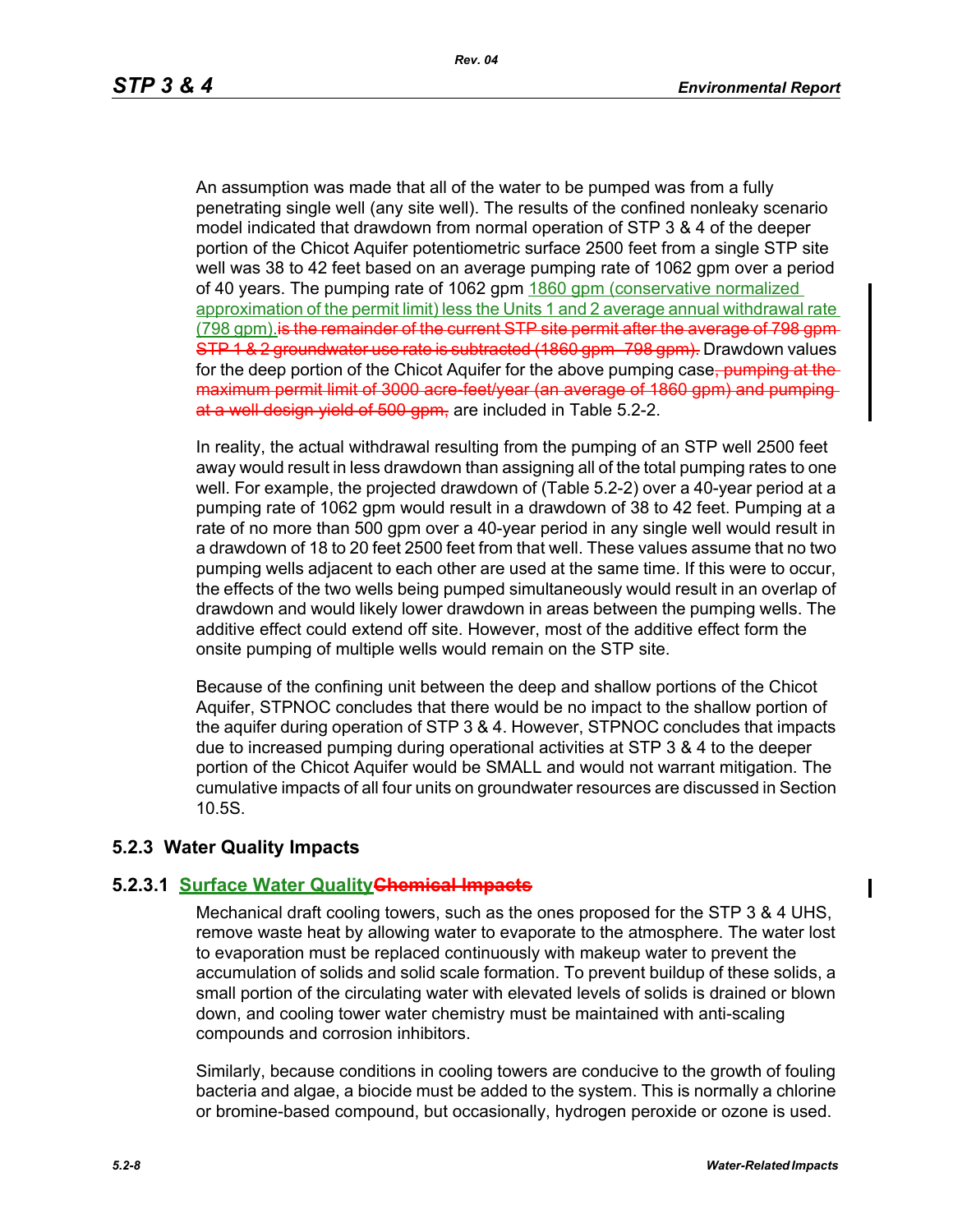Table 3.6-1 lists water treatment chemicals currently used for STP 1 & 2 and that would likely be used in STP 3 & 4.

Water drawn from the Colorado River is expected to require limited treatment to prevent biofouling in the makeup intake structure and makeup water piping. Additional water treatment would take place in the cooling tower basins, and would include the addition of biocides, anti-scaling compounds, and dispersants. Sodium hypochlorite and sodium bromide are used to control biological growth in the existing circulating water system and would likely be used in the new system as well. TPDES Permit No. WQ0001908000, issued in 2005 (Reference 5.2-9), regulates the outfalls that discharge to the MCR, which assures that necessary treatment and monitoring for nonradioactive contaminants occurs before discharge to the MCR. The permit limits total residual chlorine (0.05 milligrams per liter daily maximum) from any single generating unit for more than two hours per day unless longer periods are required for macroinvertebrate control. Discharge from the MCR may not exceed 12.5% of the flowof the Colorado River at the discharge point. Processed wastewater discharged from STP 3 & 4 facilities to the MCR would be similar to that currently discharged under the STP 1 & 2 TPDES permit. STPNOC would submit the necessary applications to TCEQ for permitting the proposed STP 3 & 4 discharges to the MCR.

The existing TPDES permit states that discharges from the MCR may not exceed 12.5% of the flow of the Colorado River at the discharge point. Additionally, discharges are not permitted when the river flow is less than 800 cfs.

As discussed in Section 2.3.1.1.2.1, the 7000-acre MCR is unlined, allowing seepage of water from the MCR through the reservoir floor. During the design stage, total seepage from the MCR, based on a maximum operating water level of 49 feet above MSL, was estimated to be 3530 gpm, or approximately 5700 acre-ft/yr. Seepage discharge from the MCR has two flow paths: (a) part of the seepage is collected by the relief well system, which is installed in the sands of the Upper Shallow Aquifer, and is then discharged to surface waters; and (b) part of the seepage bypasses the relief wells and continues in the Upper Shallow Aquifer in a southeasterly direction to the Colorado River. In addition to these two seepage flow paths, water can be discharged from the MCR through blowdown to the Colorado River.

Discharge from the MCR cannot occur when the Colorado River is less than 800 cfs and cannot exceed 12.5% of the river flow (Reference 5.2-9). As discussed in Subsection 2.3.2, there is currently no routine discharge from the MCR to the Colorado River. STP 1 & 2 has discharged water from the MCR to the Colorado River once, in 1997. Projections of the MCR water quality and additional demands upriver could necessitate the use of the STP permitted reservoir blowdown system to maintain water quality by 2010. MCR water quality is currently maintained by selective pumping during high river flow conditions (>1200 cfs) (Reference 5.2-10). If upstream demands increase, the availability of water at a flow greater than 1200 cfs could be reduced.

During normal operation, water in the MCR evaporates, causing an increase in constituents in the MCR, such as total dissolved solids (TDS). Blowdown from the MCR to the Colorado River would occur as necessary to maintain the MCR water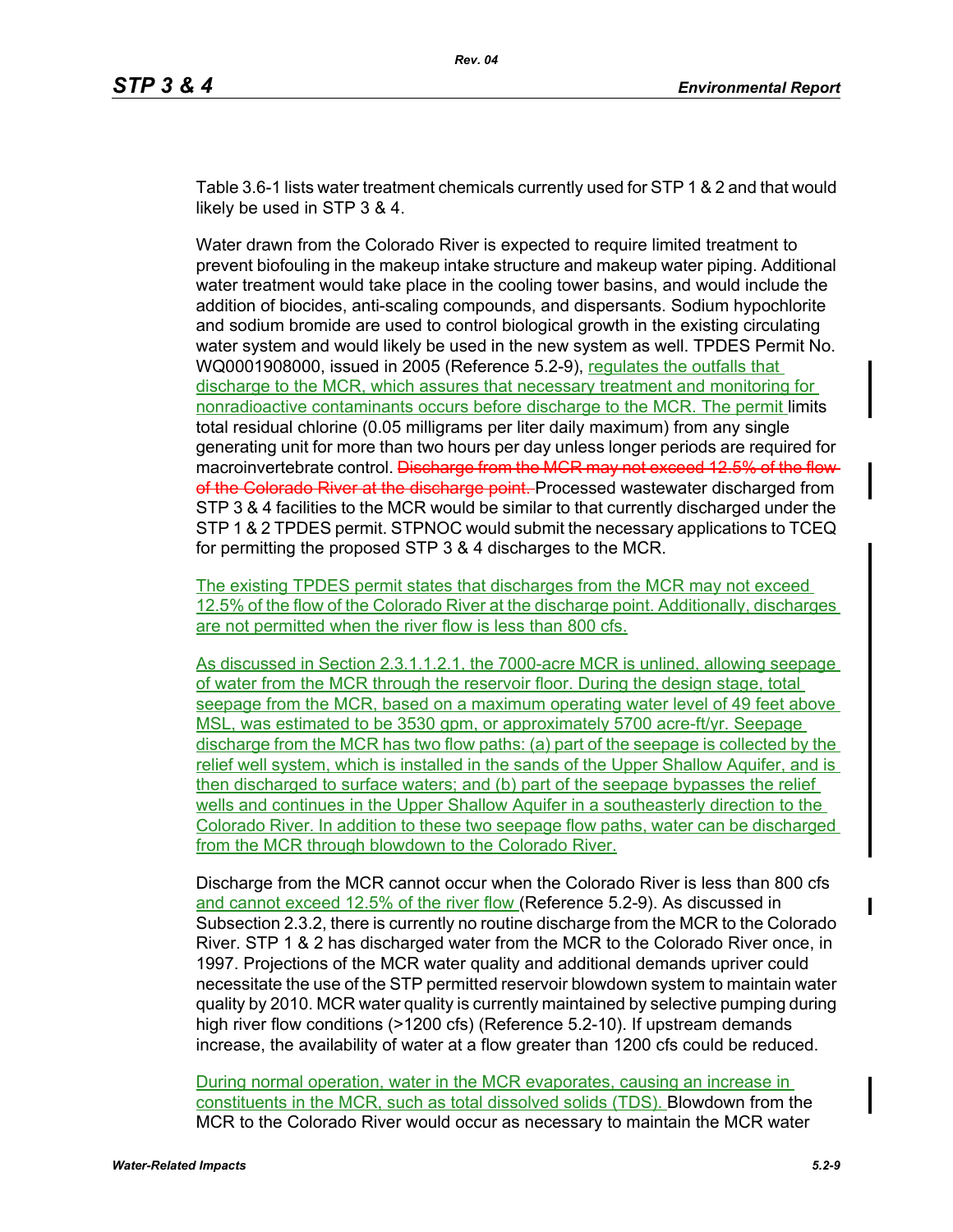quality at an average of 3000 micro-Siemens per centimeter (µS/cm) (Reference 5.2- 4). This conductivity measurement is a good indicator for the TDS levels in the MCR. The current TPDES permit (Reference 5.2-10) allows an average MCR discharge rate of 144 MGD with a daily maximum of 200 MGD. The permit pH range for water discharged from the MCR is between 6.0 and 9.0 standard units. The water temperature daily average limit is 95°F with a daily maximum of 97°F. The total residual chlorine daily maximum is 0.05 milligrams per liter (mg/L) (Reference 5.2-10). Limits on outfall concentrations, rates, and schedules for STP 3 & 4 operational discharges to the MCR would be determined through the TPDES permitting process. STPNOC would submit the new or modified permit provisions to the NRC when they become available.

The maximum calculated duration of continuous blowdown to the Colorado River for two-unit operation is 88 days and for four-unit operation is 73 days. These results are based on simulations using the historical flow record of the Colorado River. In the year with the maximum duration of continuous blowdown, the annual diversion limit is reached earlier in the year for the four-unit scenario because of the higher consumption, as compared with the two-unit scenario. When the annual limit is reached, no further makeup to the MCR is allowed in that year according to the diversion rules and as a result, blowdown is not permitted either (except under extreme rainfall events). Therefore, the four-unit scenario shows a shorter duration of continuous blowdown. Blowdown occurrences are governed by the operating rules of the MCR that depend on the dynamic relationships of multiple parameters including water level, conductivity and temperature in the MCR, and the flow of the Colorado River.

The MCR is routinely monitored for constituents other than TDS, such as metals and salts, to determine effectiveness of the water treatment program to minimize biofouling and condenser scaling and corrosion. Surface water quality data for metals and salts for two rounds of samples collected from the MCR in 2006 are presented in Table 2.3.3-3. These low concentrations of metals and salts indicate the high quality of the water contained in the MCR and reflect the source term for water leaving the MCR. Current water quality at the site is discussed in Section 2.3.3 and surface water quality is specifically discussed in Section 2.3.3.1. As discussed above, discharges to the MCR for STP 3 & 4 water treatment would be comparable to STP 1 & 2 with the use of biocides and anti-scalants. Because STP 3 & 4 are not anticipated to regenerate ion exchange resin, STP 3 & 4 would actually discharge less chemicals to the MCR than currently discharged from STP 1 & 2. Due to the additional reservoir makeup required to offset evaporation and the limited amount of discharge from STP 3 & 4, the concentrations of chemicals and other constituents in the MCR water would be expected to increase only slightly, if at all. Existing constituents in the MCR are comparable to the state drinking water standards, except for aluminum and arsenic which are not attributed to plant operation and introduced from ground and surface water sources. Therefore, the impacts to water quality in the MCR due to addition of STP 3 & 4 are expected to be SMALL. Similarly, impacts to other surface water bodies which directly or indirectly receive water from the MCR also would be SMALL.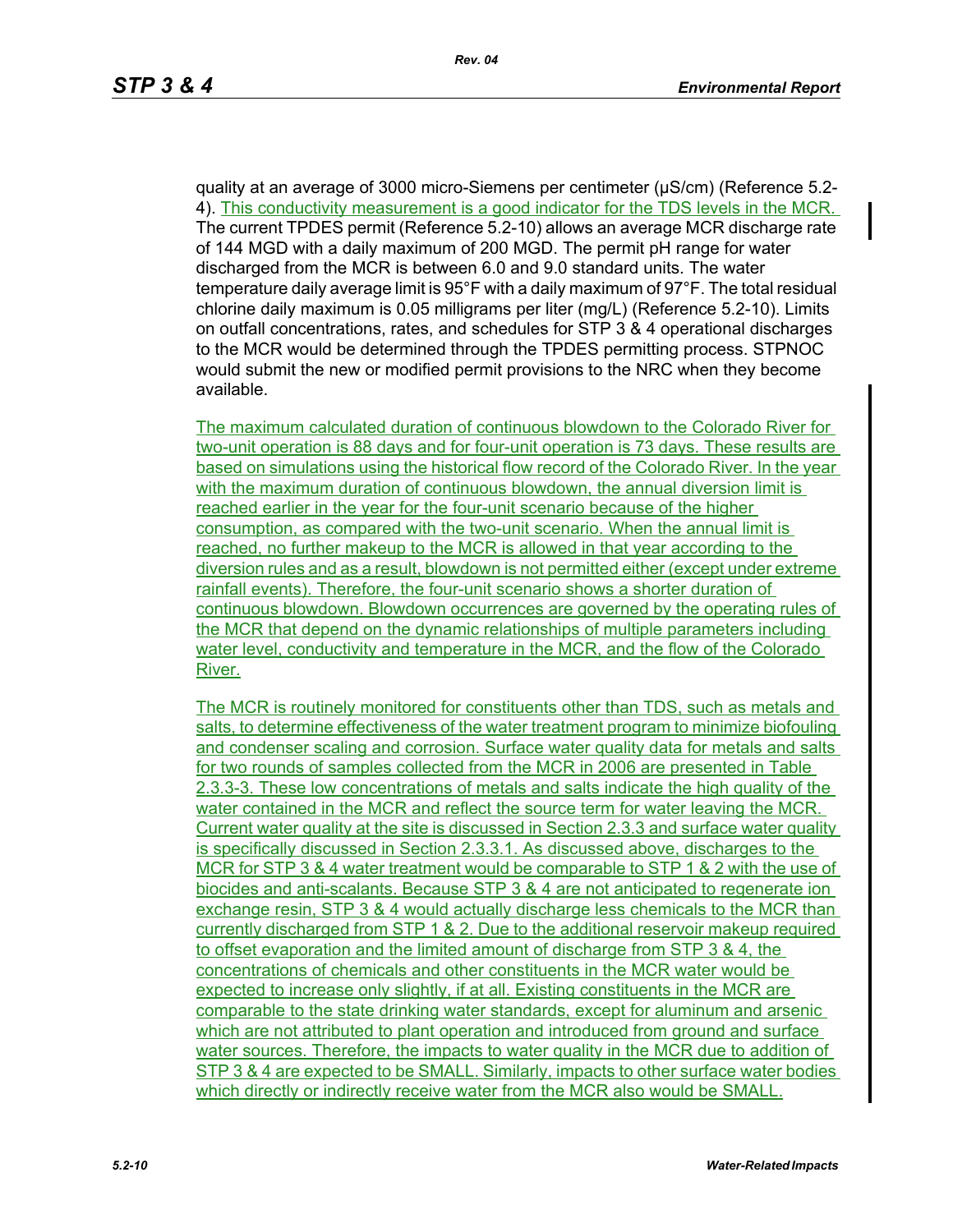The MCR water budget and water quality model is set up to simulate the operation of all four units (existing STP 1 & 2 and proposed STP 3 & 4) at the STP site. The simulation uses historical Colorado River flows as well as projected flows accounting for the proposed Lower Colorado River Authority/San Antonio Water System diversions to evaluate the incremental impact on water and aquatic resources from the addition of proposed STP 3 & 4 under anticipated changes in the water supplies of the Lower Colorado River Basin. Based on modeling to evaluate the impacts of adding STP 3 & 4 to the MCR system, the amount of TDS would increase slightly. Using historical Colorado River flows, the mean TDS was calculated to increase from 2,178.5 mg/L to 3,076.8 mg/L, and using the proposed Lower Colorado River Authority/San Antonio Water System diversions, the mean TDS was calculated to increase from 2,256.0 mg/L to 3,838.8 mg/L (Reference 5.2-13). However, the number of days of blowdown required to maintain acceptable levels of TDS would change by less than 1% (Reference 5.2-13). The reach of the Colorado River associated with MCR blowdown is within the tidal influence of the Gulf of Mexico. River TDS varies significantly from practically freshwater to saltwater in this area. Additionally, any blowdown to the Colorado River is limited to less than 12.5% of the river flow and to only when river flow is greater than 800 cubic feet per second, so the TDS would be within the range normally seen for this reach of the river. Therefore, impacts to the Colorado River from TDS would be SMALL.

As discussed in Subsection 2.3.3, during 2004 Segment 1401 of the Colorado River (the reach of the river associated with STP) was listed as fully supporting aquatic life, contact recreation, and general use (Reference 5.2-11). As indicated in Reference 5.2- 12, Segment 1401 was added to the list of impaired waters due to the presence of bacteria. The STP 1 & 2 wastewater treatment facility currently discharges treated water to the MCR where it is diluted by water of the MCR and reused. The waste water from current STP 1 & 2 facilities does not discharge directly to the Colorado River.

Impacts of chemicals in the proposed MCR blowdown on the Colorado River water quality would be SMALL and would not warrant mitigation. STPNOC would submit the necessary permit applications to TCEQ for review for a modified or new TPDES permit for STP 3 & 4 facility discharges to the MCR and from the MCR to the Colorado River. TCEQ would evaluate potential effects of STP 3 & 4 on the MCR water quality and the Colorado River water quality and determine if adjustments are necessary to the current TPDES permitted 001 outfall limits. STPNOC would monitor the MCR water quality on a regular basis in conjunction with the MCR water level to determine if and when blowdown is necessary. STPNOC would continue to monitor flow of the Colorado River prior to withdrawing surface water and discharging water to the Colorado River.

Tritium produced in the STP 1 & 2 reactor coolant systems is released via liquid discharges to the MCR. Tritium is a radioactive isotope of hydrogen and is a part of the water molecule. Although radioactive effluents are treated to remove impurities by the Liquid Waste Processing System (LWPS) prior to discharge, tritium cannot be removed because it is chemically part of the water molecule. Since tritium is part of the water it does not concentrate in the environment and is only diluted when it comes in contact with off-site water.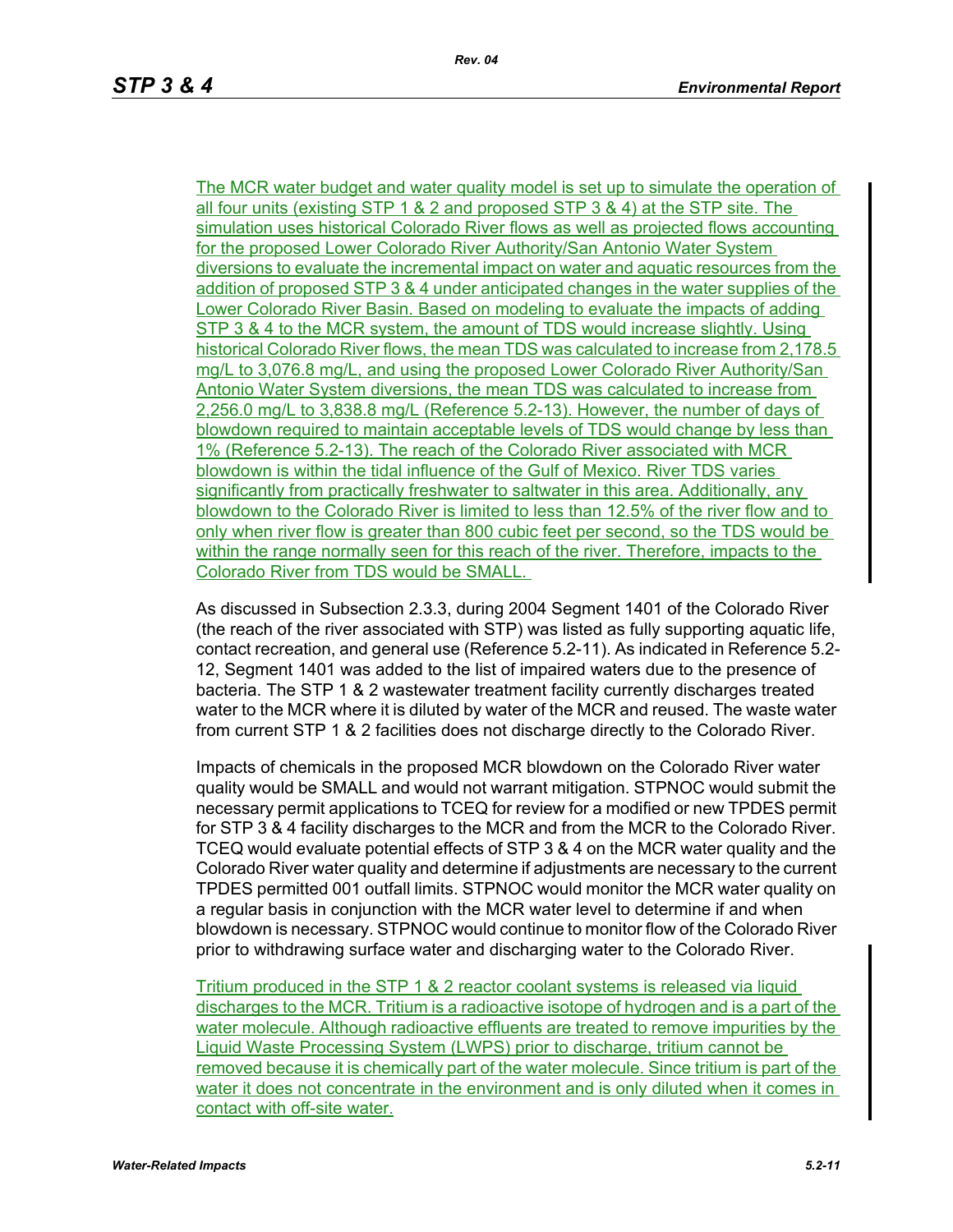Sampling for radionuclides in water at the site is performed as part of the site's Radiological Environmental Monitoring Program (REMP). Surface water quality data for radionuclides from sampling in 2005 are presented in Table 2.3.3-4 and tritium concentrations in surface water, including the MCR, from 1995-2005 are presented in Table 2.3.3-5. STP 1 & 2 discharge about 2000 Curies (Ci) of tritium to the MCR annually. The tritium concentration in the MCR has been relatively constant for many years, and well below the EPA drinking water standard for tritium of 20,000 pCi/L and the NRC reporting limit of 30,000 pCi/L under the REMP.

STP 3 & 4 may add an additional 16 Ci each year to the MCR from tritium. This much lower value is due to the difference in the reactor design and water chemistry for STP 3 & 4 compared to STP 1 & 2. Consequently, the concentration of tritium in the MCR may increase, but the average increase would be less than 1%. Year to vear fluctuations in precipitation, reservoir makeup, evaporation rate, and STP 1 & 2 release rates would have a greater effect on tritium concentration than any contributions from STP 3 & 4.

Table 12.2-22 of the FSAR indicates the average annual release concentration of tritium to the MCR from the operation of STP 3 & 4 would be 8.38 pCi/L. Historically, the highest concentrations of tritium reported in the MCR for the operation of STP 1 & 2 are at MCR Blowdown #216 and are approximately 10,000 pCi/L (See Table 2.3.3- 5). Overall monitoring of surface water from Table 2.3.3-5 averages approximately 6,000 pCi/L. Based on these values, the additional input of an average of 8.38 pCi/L from STP 3 & 4 would not significantly increase the tritium concentrations in the MCR, and would be well below the EPA drinking water standard. Hence, any discharge to the groundwater or to an offsite body of water like the Colorado River would be safe even before dilution. Therefore, the impact of tritium in the MCR or discharged to the Colorado River would be SMALL.

As discussed in Section 2.3.1.1.2.1, approximately 68%, or 3850 acre-ft/yr, of the total expected MCR seepage would be discharged through the relief wells and into surface waters. The distribution of relief well surface water discharge results in approximately 28% being returned to the Colorado River, 53% to Little Robbins Slough, 18% to the East Fork of Little Robbins Slough and <1% being returned to the West Branch of the Colorado River. Because the levels of tritium in the MCR are below the EPA drinking water standard, the impact of tritium in discharges to the Colorado River, Little Robbins Slough, the East Fork of Little Robbins Slough, and the West Branch of the Colorado River from the relief wells would be SMALL.

The remaining 32%, or 1850 acre-ft/yr, of the total expected MCR seepage would move into the Upper Shallow Aquifer and migrate to the southeast, discharging at the Colorado River. The discharge point of groundwater from the Upper Shallow Aquifer to the Colorado River is over 4,000 feet from the MCR. At a travel time of 40 feet/yr, groundwater would not reach surface water discharge points for approximately 100 years. The half-life for tritium is 12.3 years, meaning that during the 100 year travel time, the tritium concentrations in groundwater would decay over 8 half lives resulting in a concentration of less than 1% of the original concentration seeping from the MCR. If the initial groundwater concentration of tritium is 10,000 pCi/L, the concentration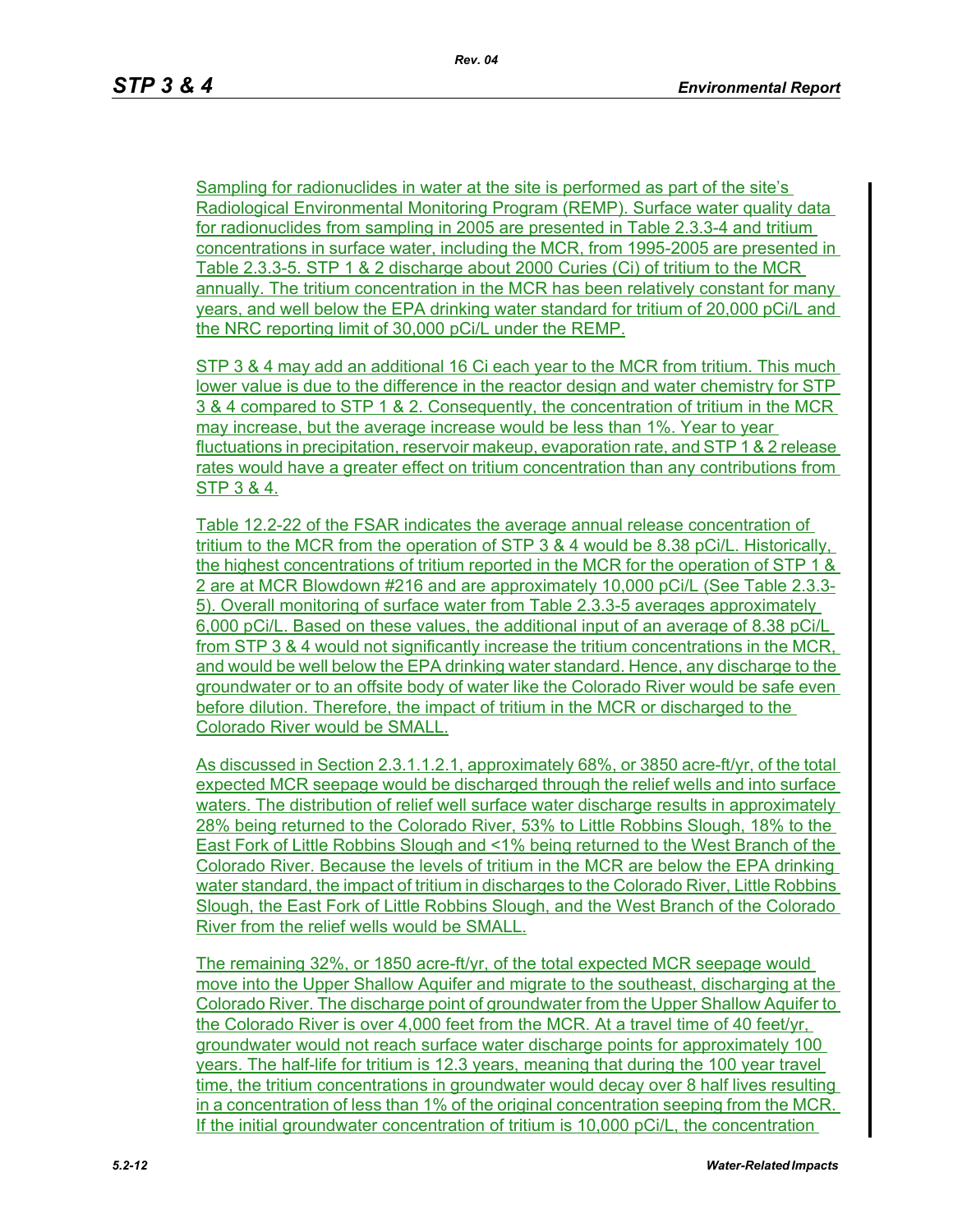upon arrival at surface water discharge points without taking dilution over time and distance into consideration would be less than 100 pCi/L, which is well below the EPA drinking water standard of 20,000 pCi/L. Therefore, the impact on surface water from the Upper Shallow Aquifer discharge would be SMALL.

# **5.2.3.2 Groundwater Quality**

The shallow aquifer zone in this area contains water of marginal to poor quality. Results of chemical analyses taken before STP 1 & 2 operation indicated that this water was objectionable for potable use because of total hardness, chlorides, metals, and TDS. For these reasons, potable water, and water for other plant uses, is obtained from the deep aquifer.

As part of the REMP, groundwater quality is monitored from Upper Shallow Aquifer wells within 6 miles of the site. Results of the analyses are presented in Section 2.3.3. Surface water quality data for metals and salts for two rounds of samples collected from the MCR in 2006 are presented in Table 2.3.3-3. The low quantities of metals and salts reflect the high quality of water present in the MCR and reflect the source term for groundwater seepage to the Upper Shallow Aquifer. Section 5.2.3.1 discusses the environmental impacts of TDS and other constituents in the MCR due to the addition of STP 3 & 4 and concludes that those impacts are SMALL. Because the source of any TDS or other constituents in groundwater is from the MCR, the environmental impacts of the TDS or other constituents in the groundwater would also be SMALL.

In addition, the quality of water discharged to the MCR and the quality of the water discharged from the MCR are currently maintained to meet TCEQ-permitted levels, and would continue to be maintained with the addition of STP 3 & 4. Additionally, as discussed in Section 5.2.3.1, the quality of the water in the MCR is and would remain high, and would not adversely impact biota if consumed. Given the high quality of the MCR water, any discharge from the MCR to the groundwater would not result in significant impacts to groundwater. As stated in Section 2.3.1.1.2, there would be no significant changes in the design of the MCR for the addition of STP 3 & 4 and there would be insignificant changes in the seepage rates from the MCR due to the addition of STP 3 & 4. In addition, UFSAR 2.4.13.4, Monitoring or Safeguard Requirements, indicates that Upper Shallow Aquifer groundwater levels are monitored periodically through piezometers installed appropriately around the site. Significant changes in water levels or basic groundwater flow patterns would be evaluated to determine if additional monitoring of groundwater would be required. Groundwater quality data from the piezometers can also be evaluated to determine if any additional monitoring frequencies or new monitoring well points need to be established. Therefore, impacts to the Upper Shallow Aquifer as a result of the operation of STP Units 3 & 4 would be SMALL.

As discussed above in Section 5.2.3.1, tritium contributed to the MCR by STP 3 & 4 is expected to increase the tritium concentration by less than 1%. Currently, almost half of the tritium is removed from the reservoir annually. Tritium in the MCR is also diluted by reservoir makeup water diverted from the Colorado River and direct rainfall. Tritium concentrations also decrease due to radioactive decay. For these reasons, the environmental impacts of tritium in the MCR and in other surface waters from the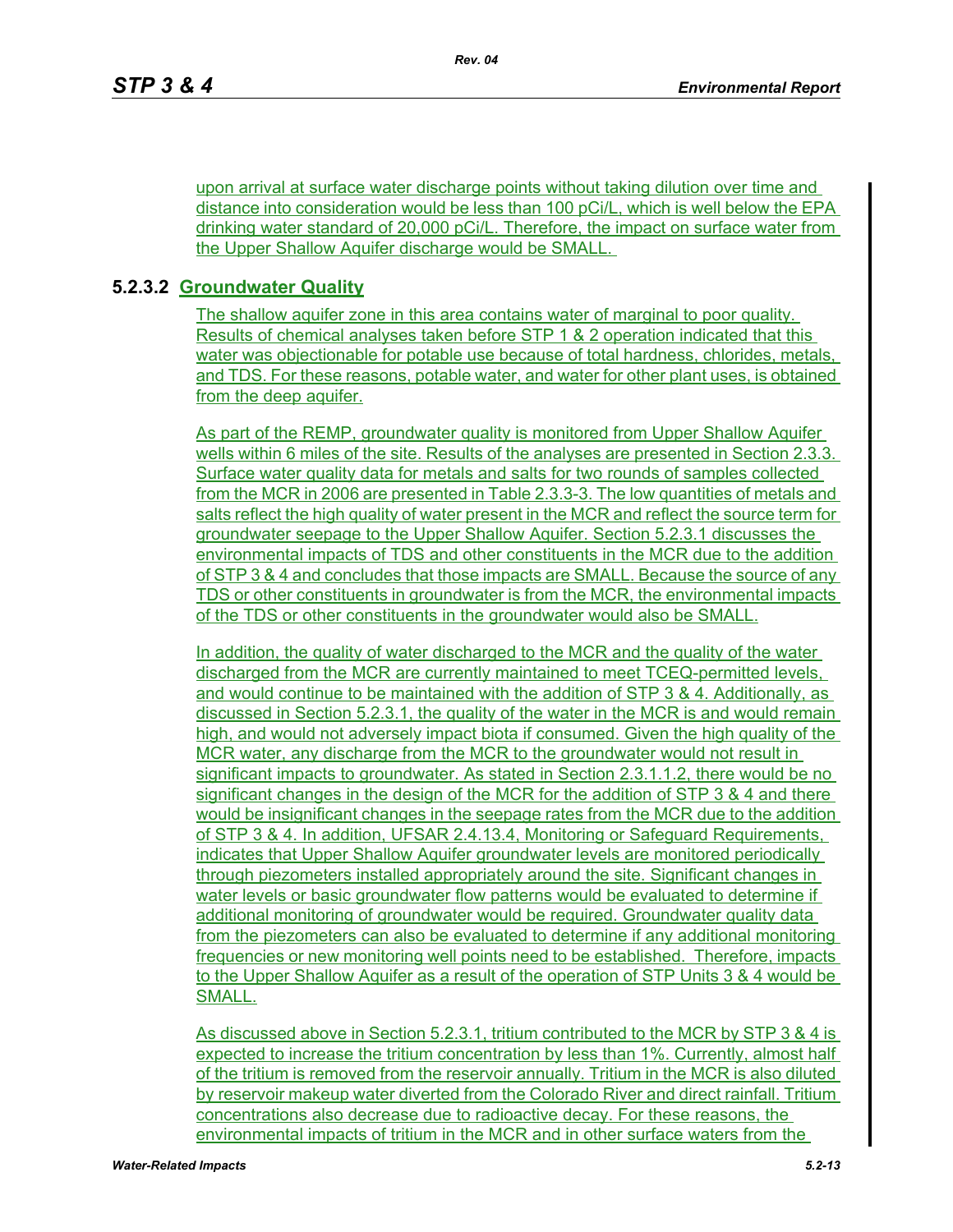operation of STP 3 & 4 are SMALL because the tritium levels are below the EPA drinking water standard for tritium of 20,000 pCi/L and the NRC reporting limit of 30,000 pCi/L under the REMP. Any discharge offsite via the above pathways to surface waters or groundwater would also remain below established limits and would continue to be confirmed per the REMP. Therefore, impacts of four-unit operation on the shallow aquifer would be SMALL.

Furthermore, the results of radionuclide analyses for 2005 are presented in Table 2.3.3-9 with tritium being the only constituent reported above detection levels (260 pCi/L) at 1,600 pCi/L. The location of the well with the detectable tritium concentrations is located adjacent to the MCR and 3.8 miles south of STP 1 & 2. In 2006, groundwater from 16 wells in the Upper Shallow Aquifer was analyzed quarterly for tritium. The analytical results are summarized in Table 2.3.3-10. The only well reporting tritium above the detection limit of 300 pCi/L was piezometer well number 435-02, located 700 feet west of the MCR embankment and 2.9 miles southwest of STP 1&2. Detected tritium concentrations ranged from 309 to 593 pCi/L, well below the EPA drinking water standard of 20,000 pCi/L. (Note that the detection level varies based on the background and the size of the sample).

Table 12.2-22 of the FSAR indicates the average annual release concentration of tritium to the MCR from the operation of STP 3 & 4 would be 8.38 pCi/L. Historically, the highest concentrations of tritium reported in the MCR for the operation of STP 1 & 2 are at MCR Blowdown #216 and are approximately 10,000 pCi/L (Table 2.3.3-5). Overall monitoring of surface water from Table 2.3.3-5 averages approximately 6,000 pCi/L. Based on these values, the additional input of an average of 8.38 pCi/L from STP 3 & 4 would not significantly increase the tritium concentrations in the MCR.

As discussed in Section 2.3.1.1.2.1, discharge to the environment from the MCR occurs from seepage through the reservoir floor to the groundwater. Groundwater flow from the MCR is intercepted in part by the relief well system, installed into sands of the Upper Shallow Aquifer. Groundwater is discharged from the passive relief wells and collected in toe and drainage ditches around the periphery of the MCR embankment and then discharged to surface water.

As described in Section 2.3.1.1.2.1, a portion of the seepage from the MCR would not be captured by the relief well system (approximately 32%). The ODCM model for the site has been prepared utilizing well data that suggests migration of groundwater seeping from the MCR into the Shallow Aquifer travels at approximately 40 ft/yr. The nearest offsite well used for watering livestock is located 1,400 feet from the reservoir. Conservatively assuming the flow is directly to this well, groundwater would not reach this well for 35 years. The half-life for tritium is 12.3 years, meaning that during the 35 year travel time, the tritium concentrations in groundwater would decay 2.8 half lives or to approximately 16 percent of the original concentration seeping from the MCR. If the initial groundwater concentration of tritium is 10,000 pCi/L, the concentration upon arrival at the offsite well would be approximately 1,600 pCi/L without taking dilution over time and distance into consideration. The tritium concentration is still well below the EPA drinking water standard for tritium of 20,000 pCi/L. Therefore, the impact on users of the well water from the Upper Shallow Aquifer would be SMALL.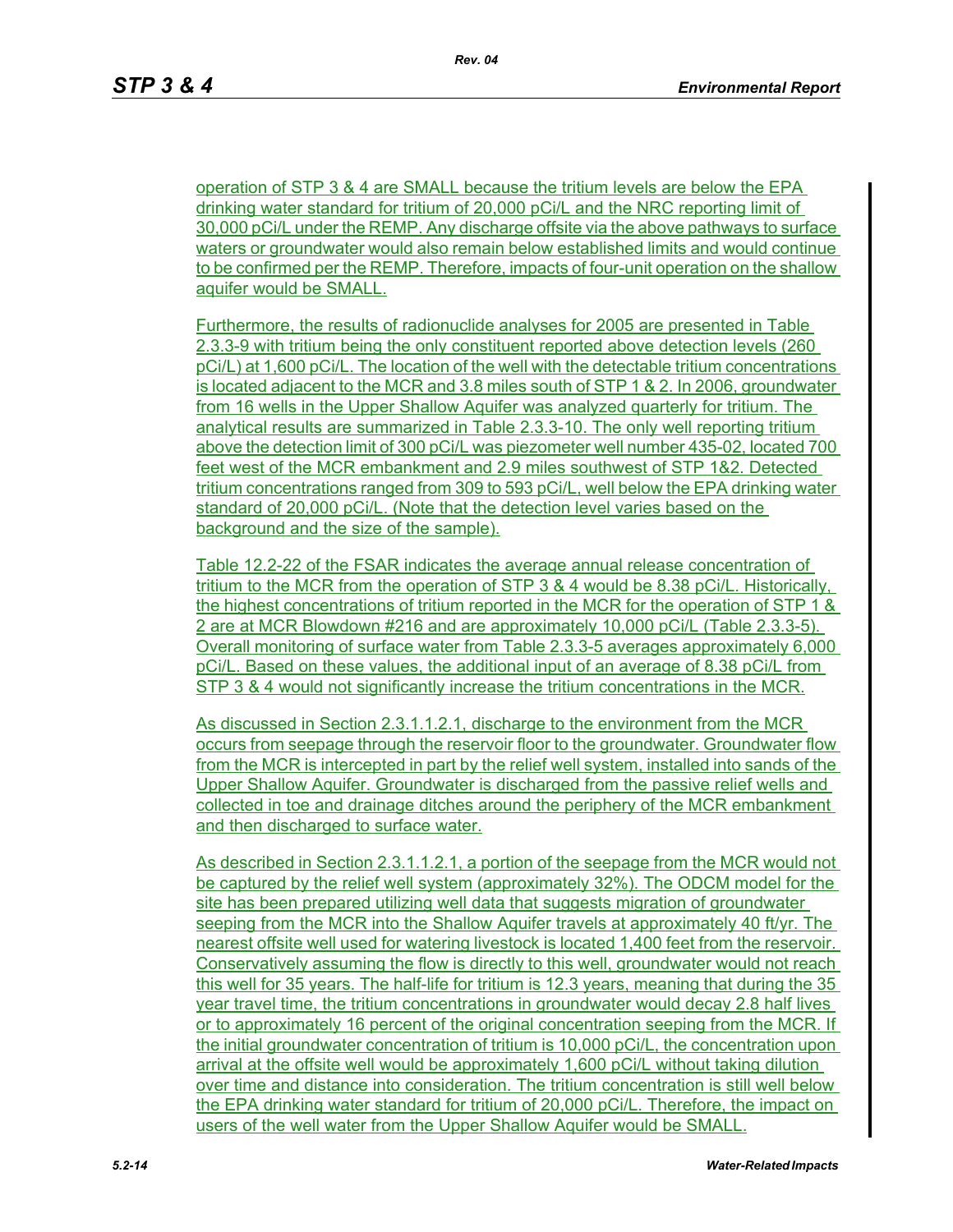The shallow aquifer is separated from the deep aquifer by more than 150 feet of predominantly clay sediments which effectively seal the deep aquifer from reservoir seepage. Therefore, there would be no environmental impacts to the deep aquifer from tritium produced by operation of STP 3 & 4.

## **5.2.3.3 5.2.3.2References**

- 5.2-1 TCEQ (Texas Commission on Environmental Quality) 2007. Letter from Kelly Holligan (TCEQ) to R. A. Gangluff (STP Nuclear Operating Company) Re: Cooling Water Intake Structures Phase II Rules; South Texas Project Electric Generating Station; TPDES Permit No. WQ0001908000, June 27, 2007.
- 5.2-2 Operating Permit, STP Nuclear Operating Company, Historical User Permit No. OP-04122805, Coastal Plains Groundwater Conservation District, March 2005.
- 5.2-3 LCRA (Lower Colorado River Authority), Water Management Plan for the Lower Colorado River Basin, May 2003.
- 5.2-4 STPNOC (South Texas Project Nuclear Operating Company), 2006. Amended and Restated Contract by and between the Lower Colorado River Authority and STPNOC. Effective as of January 1, 2006.
- 5.2-5 USGS (U.S. Geological Survey) Water Year 2006 Report, Colorado River, USGS Station 08162500 near Bay City, Texas, April 24, 2007.
- 5.2-6 Holligan (Karen Visnovsky Holligan), 7Q10 Flows. E-mail from Karen Visnovsky Holligan (TCEQ) to Bridget Twigg (TtNUS) June 13, 2007.
- 5.2-7 CPGCD (Coastal Plains Groundwater Conservation District), Rules of the Coastal Plains Groundwater Conservation District, adopted May 25, 2004.
- 5.2-8 "Groundwater and Wells," Fletcher G. Driscoll, 2nd Edition, Johnson Filtration Systems Inc., St. Paul, Minnesota, 1989.
- 5.2-9 TCEQ, STP Nuclear Operating Company, TPDES Permit No. 001908000 Renewal. July 21, 2005.
- 5.2-10 STPNOC (South Texas Project Nuclear Operating Company), South Texas Project Electric Generating Station Certificate of Adjudication 14-5437, May 1, 2005, Rev. 1.
- 5.2-11 TCEQ 2004 Texas Water Quality Inventory and 303(d), April 14, 2007.
- 5.2-12 TCEQ 2006 Texas Water Quality Inventory and 303(d), April 27, 2007.
- 5.2-13 NRC (Nuclear Regulatory Commission) 2009. Response to RAI 05.02-05, U7-C-STP-NRC-090091 (ML092150963). July 30, 2009.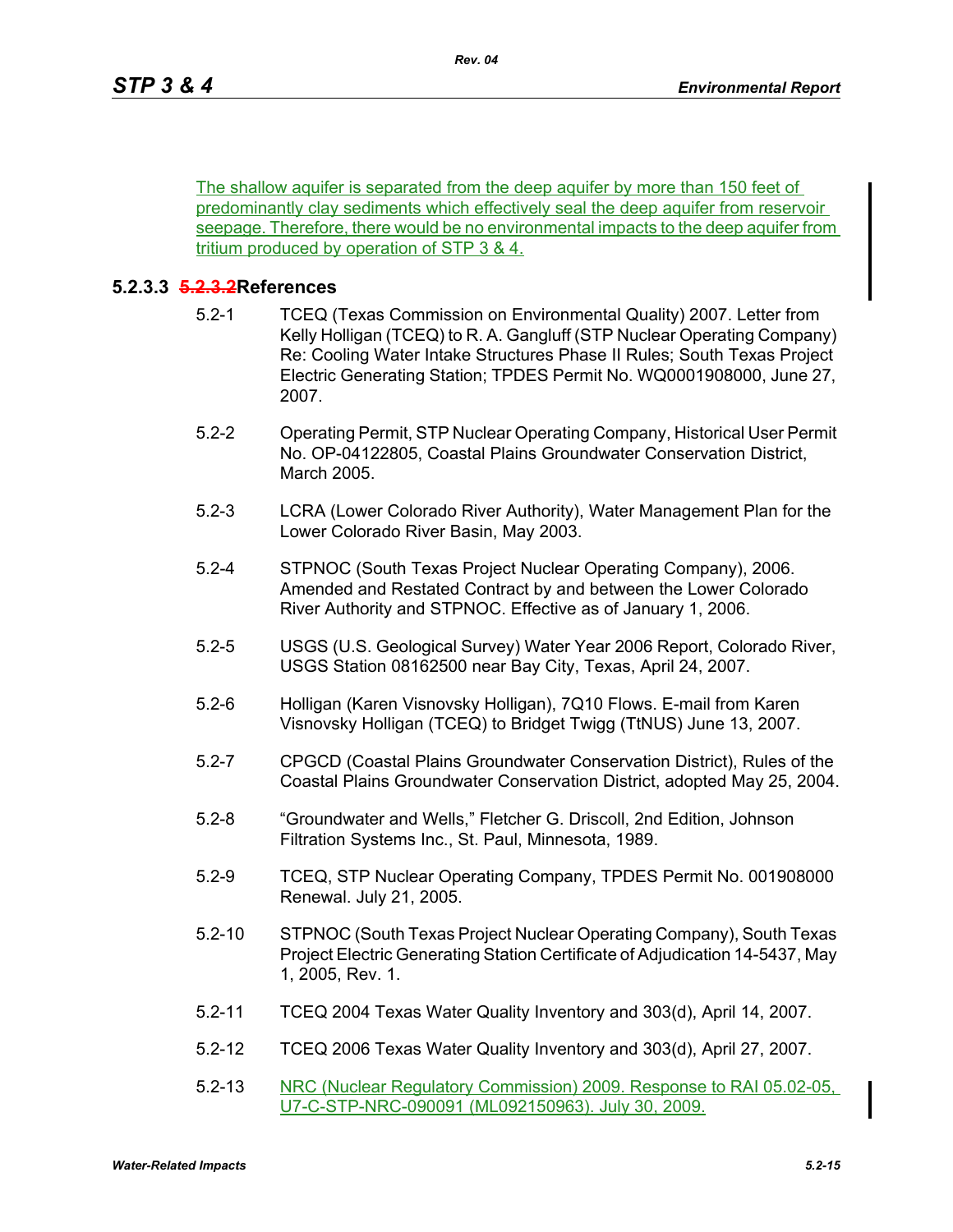| $5.2 - 14$ | "Plant Water Balance," Fluor Nuclear Power Calculation No. U7-SITE-G- |
|------------|-----------------------------------------------------------------------|
|            | CALC-DESN-2001.                                                       |

5.2-15 "Site Groundwater Use for Construction, Initial Testing, Startup, and Operations," Fluor Nuclear Power Calculation No. U7-SITE-G-CALC-DESN-2002.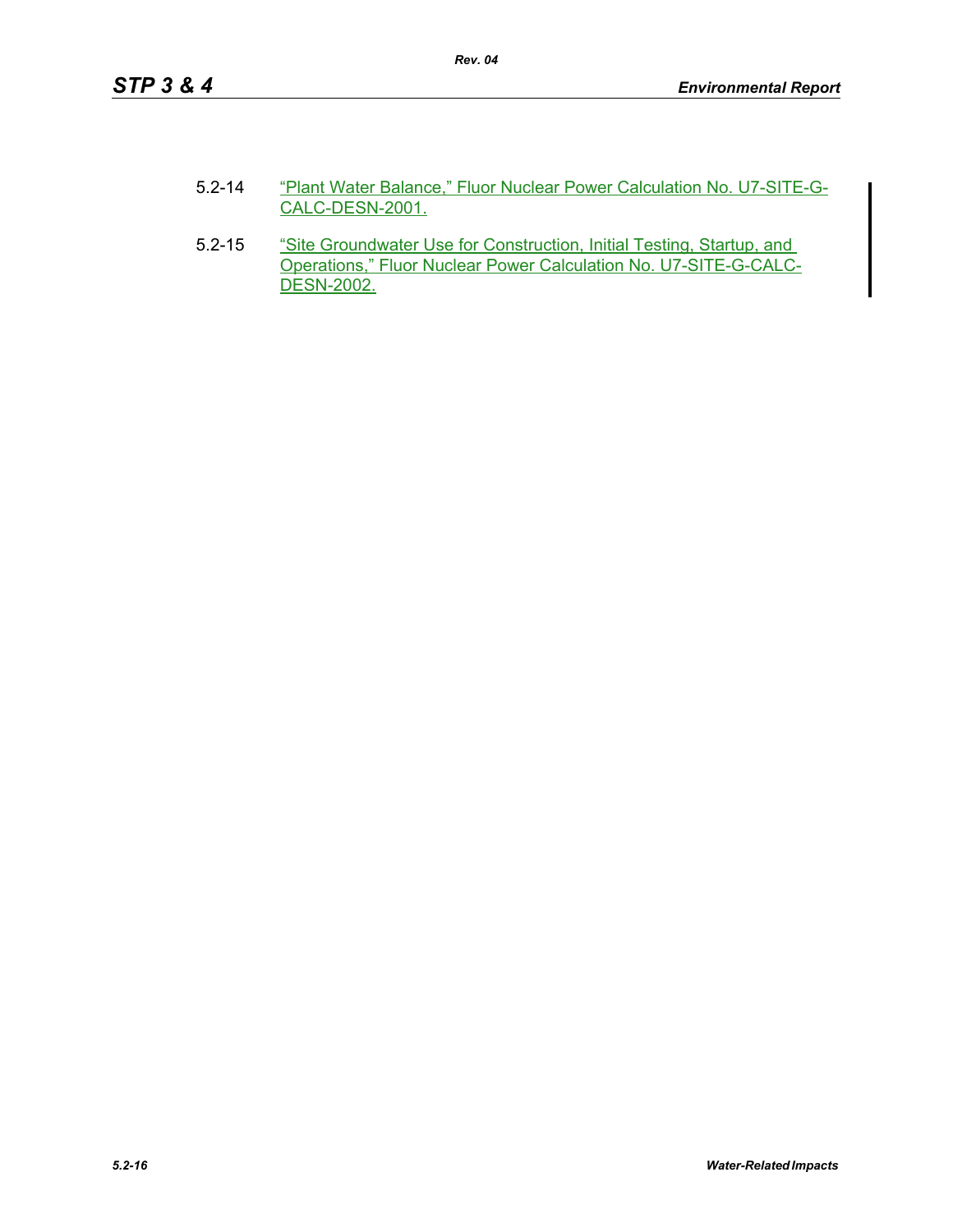|                     | <b>Mean Monthly River</b><br>Flow [1], [2]                                                          | <b>Maximum [3] River</b><br>Withdrawal<br>for Makeup (2 units) | <b>Percent of Mean</b><br><b>Monthly River</b><br><b>Flow Lost to</b><br><b>Maximum</b><br><b>Makeup</b><br>(2 units) | <b>Maximum Total</b><br><b>Evaporation Rate (2)</b><br>units) [1] | <b>Percent of</b><br>Average<br><b>Flow Lost to</b><br>Evaporation |  |
|---------------------|-----------------------------------------------------------------------------------------------------|----------------------------------------------------------------|-----------------------------------------------------------------------------------------------------------------------|-------------------------------------------------------------------|--------------------------------------------------------------------|--|
| January             | 1,150,274                                                                                           | 47,48944,779                                                   | 4.13.9                                                                                                                | 49,00048,556                                                      | 4.34.2                                                             |  |
| February            | 1,455,907                                                                                           | 47,48944,779                                                   | $3.33 - 1$                                                                                                            | 49,00048,556                                                      | 3.43.3                                                             |  |
| March               | 1,281,324                                                                                           | 47,48944,779                                                   | $3.73 - 5$                                                                                                            | 49,00048,556                                                      | 3.8                                                                |  |
| April               | 1,225,224                                                                                           | 47,48944,779                                                   | $3.93 - 7$                                                                                                            | 49,00048,556                                                      | 4.0                                                                |  |
| May                 | 1,642,608                                                                                           | 47,48944,779                                                   | $2.92 - 7$                                                                                                            | 49,00048,556                                                      | 3.0                                                                |  |
| June                | 1,919,518                                                                                           | 47,48944,779                                                   | 2.52.3                                                                                                                | 49,00048,556                                                      | 2.62.5                                                             |  |
| July                | 844,642                                                                                             | 47,48944,779                                                   | 5.65.3                                                                                                                | 49,00048,556                                                      | $5.85 - 7$                                                         |  |
| August              | 374,748                                                                                             | 47,48944,779                                                   | 12.744.9                                                                                                              | 49,00048,556                                                      | 13.143.0                                                           |  |
| September           | 787,195                                                                                             | 47,48944,779                                                   | $6.05 - 7$                                                                                                            | 49,00048,556                                                      | 6.2                                                                |  |
| October             | 1,103,150                                                                                           | 47,48944,779                                                   | 4.34.1                                                                                                                | 49,00048,556                                                      | 4.4                                                                |  |
| November            | 1,248,562                                                                                           | 47,48944,779                                                   | 3.83.6                                                                                                                | 49,00048,556                                                      | 3.9                                                                |  |
| December            | 1,100,906                                                                                           | 47,48944,779                                                   | 4.34.1                                                                                                                | 49,00048,556                                                      | 4.54.4                                                             |  |
| [2] Reference 5.2-4 | [1] All flows in gallons per minute<br>[3] Maximum water withdrawal occurs during normal operations |                                                                |                                                                                                                       |                                                                   |                                                                    |  |

*STP 3 & 4*